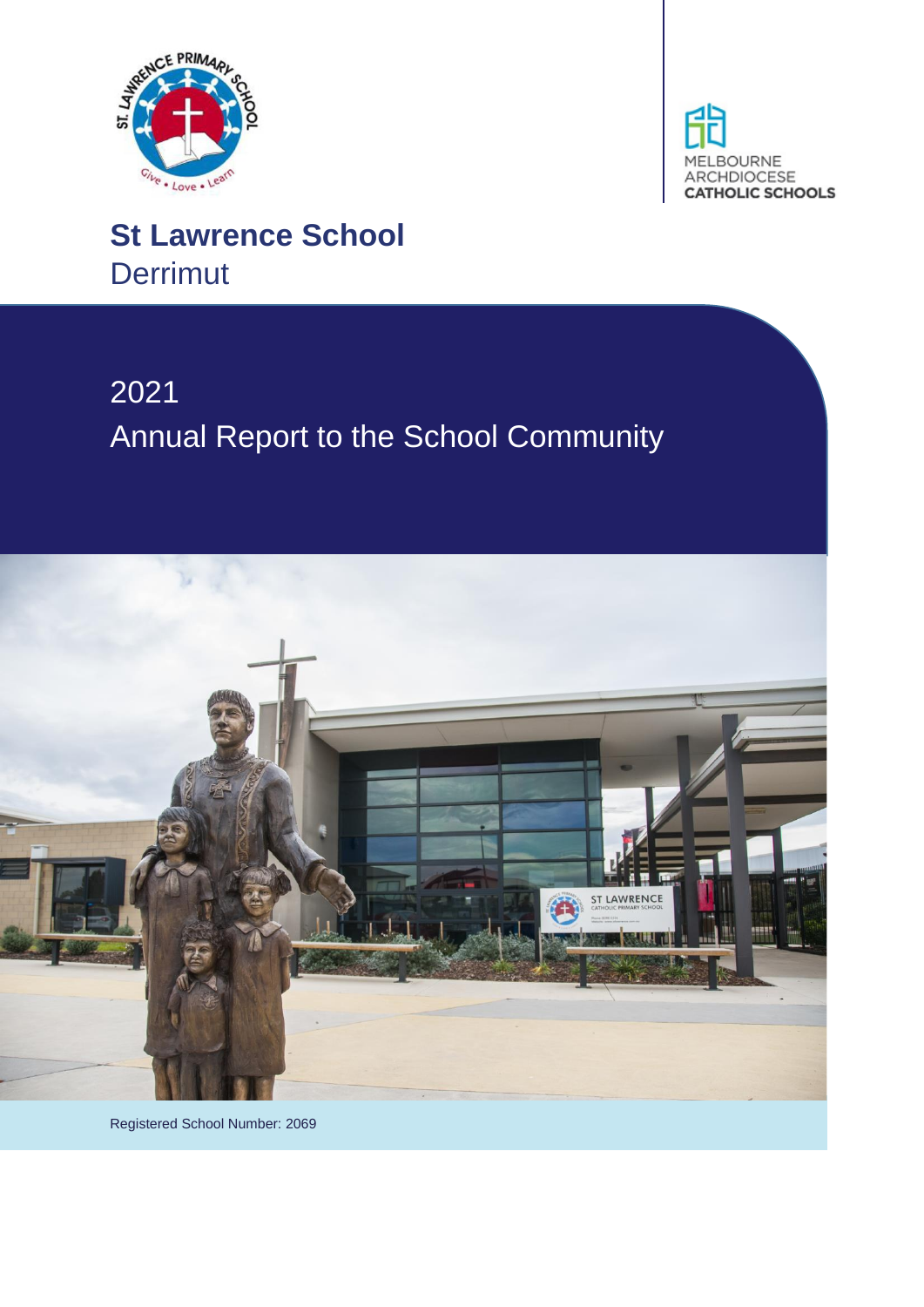# **Table of Contents**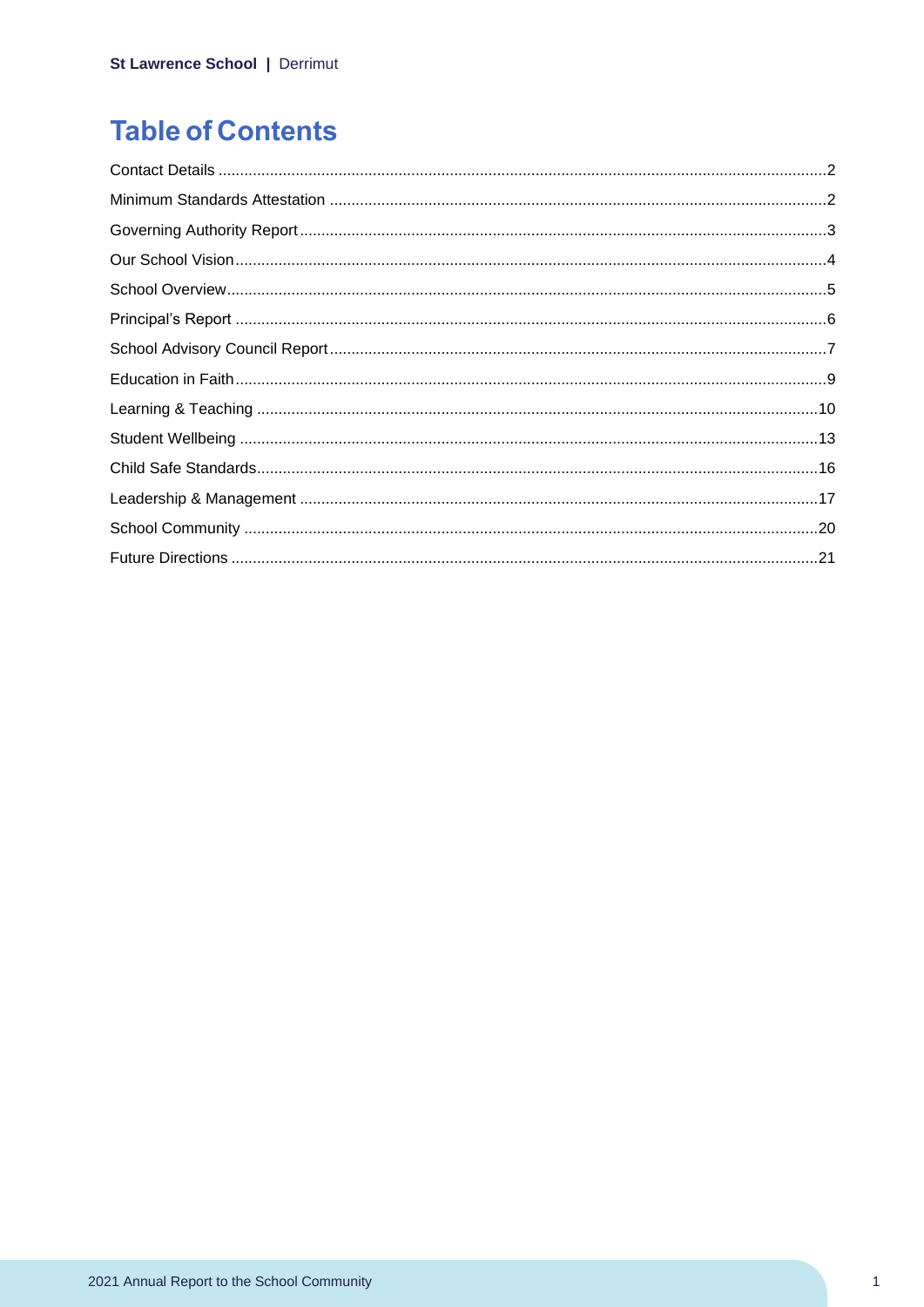# <span id="page-2-0"></span>**Contact Details**

| <b>ADDRESS</b>             | 93A Capesthorne Drive<br>Derrimut VIC 3026 |
|----------------------------|--------------------------------------------|
| <b>PRINCIPAL</b>           | Julie Corsaletti                           |
| <b>GOVERNING AUTHORITY</b> | Melbourne Archdiocese Catholic Schools Ltd |
| <b>TELEPHONE</b>           | 03 8390 5326                               |
| <b>EMAIL</b>               | principal@slwderrimut.catholic.edu.au      |
| <b>WEBSITE</b>             | www.slwderrimut.catholic.edu.au            |
| <b>E NUMBER</b>            | E1395                                      |

### <span id="page-2-1"></span>**Minimum Standards Attestation**

I, Julie Corsaletti, attest that St Lawrence School is compliant with:

- All of the requirements for the minimum standards and other requirements for the registration of schools as specified in *the Education and Training Reform Act 2006 (Vic)* and the *Education and Training Reform Regulations 2017 (Vic),* except where the school has been granted an exemption from any of these requirements by the VRQA
- Australian Government accountability requirements related to the 2021 school year under the *Australian Education Act 2013 (Cth)* and the *Australian Education Regulations 2013 (Cth)*
- The Child Safe Standards prescribed in Ministerial Order No.870 Child Safe Standards, Managing Risk of Child Abuse in Schools.

#### 07/03/2022

**NOTE:** The School's financial performance information has been provided to the Australian Charities and Not-forprofits Commission (ACNC) and will be available for the community to access from their website at [www.acnc.gov.au](http://www.acnc.gov.au/)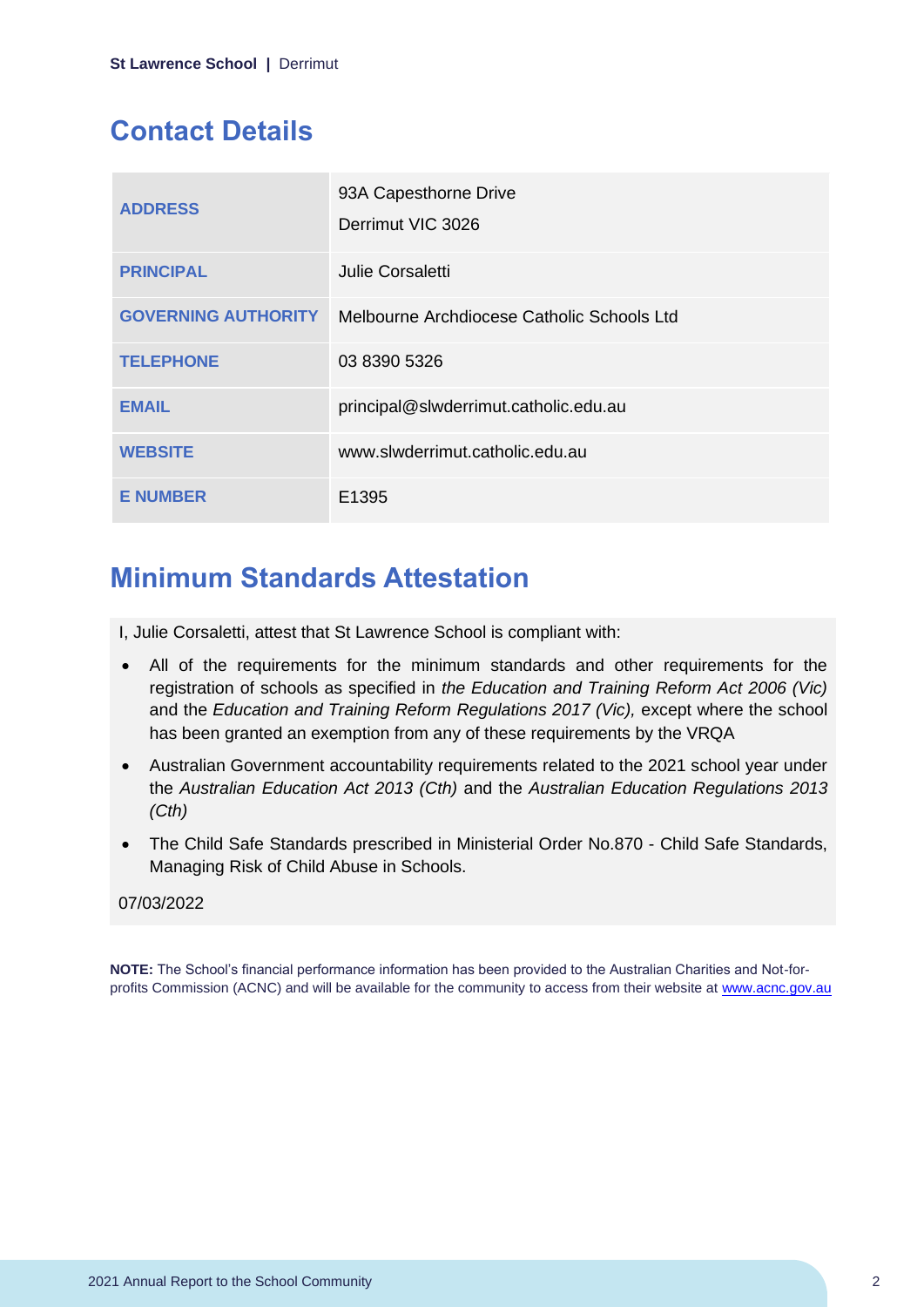### <span id="page-3-0"></span>**Governing Authority Report**

2021 has been a momentous year for Catholic education in the Archdiocese of Melbourne, with Melbourne Archdiocese Catholic Schools Ltd (MACS) assuming governance and operations of 290 schools which previously operated under unincorporated structures.

MACS was established to ensure these schools continue the mission of Catholic education to proclaim the Good News while equipping our young people with the education, knowledge, skills and hope to live meaningful lives and enrich the world around them.

Our schools were again asked this year to respond to the challenges of the coronavirus pandemic. Although asked to implement many measures to keep our staff and students safe, our schools were able to continue delivering a high-quality Catholic education through the resilience and dedication of our principals, school leaders and teachers.

Alongside this important work, we were also able to deliver a new policy suite for schools to ensure our students are safe and which enhance the consistency and transparency of school decision-making, while preserving school autonomy and respecting the local context of our schools.

School Advisory Councils have been established to actively support the principal and embed the life of the local Church in the life of each school. It has been wonderful to see so many parents and members of the wider parish community engaged in these critical forums.

Thank you for the support you have given our schools in 2021. We look forward to continuing to work with you as we strive to provide the young people of the Archdiocese of Melbourne with the best kind of education possible, one that fosters a formation of the whole person that is deeply and enduringly humanising.

Jim Miles Executive Director Melbourne Archdiocese Catholic Schools Ltd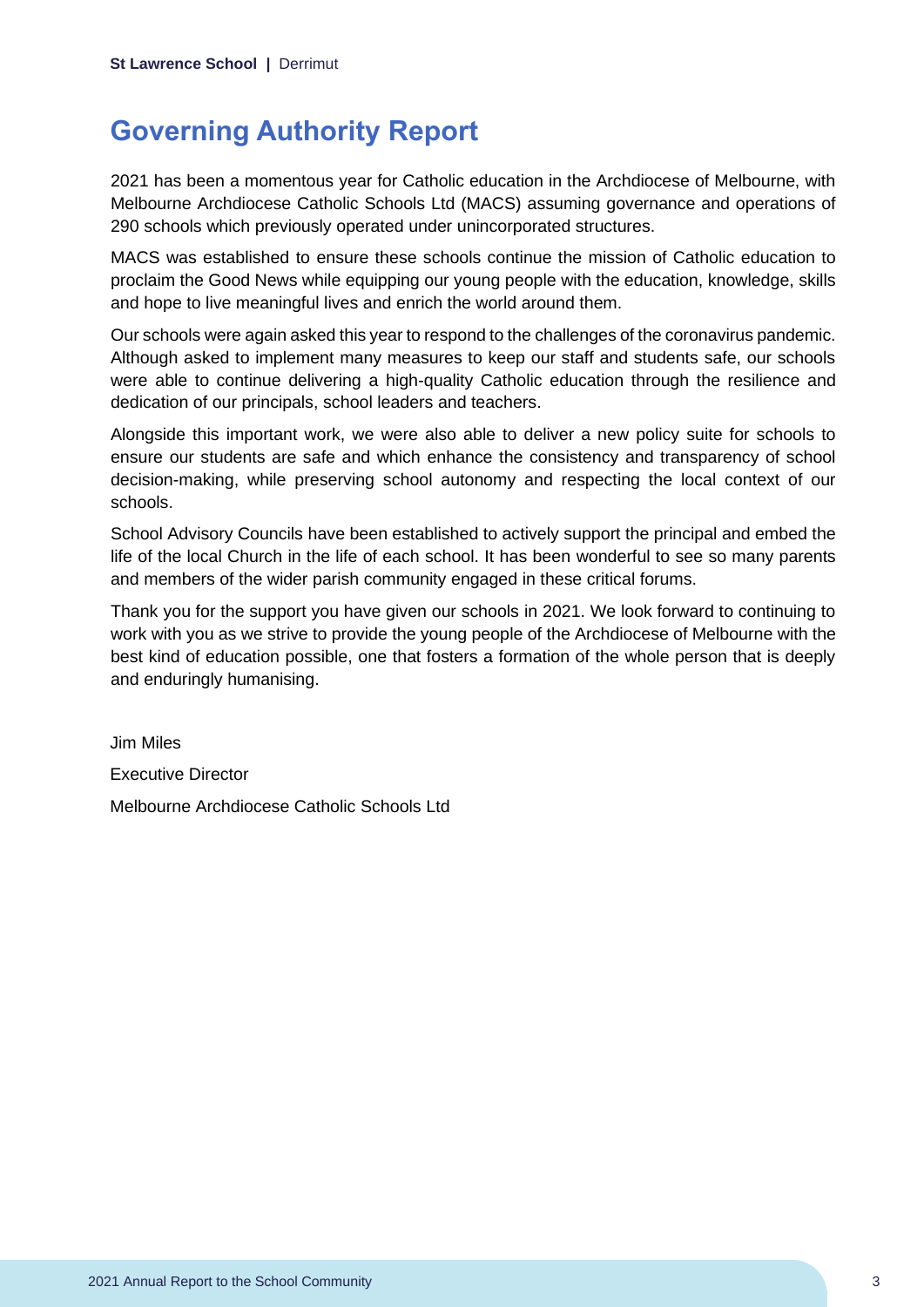## <span id="page-4-0"></span>**Our School Vision**

At St Lawrence Primary School we strive to develop our relationship with God through positive and inclusive relationships with all members of the school community.

We promote a learner-centred approach for all, through good practice informed by feedback, so as to foster life-long learning, critical thinking and civic responsibility.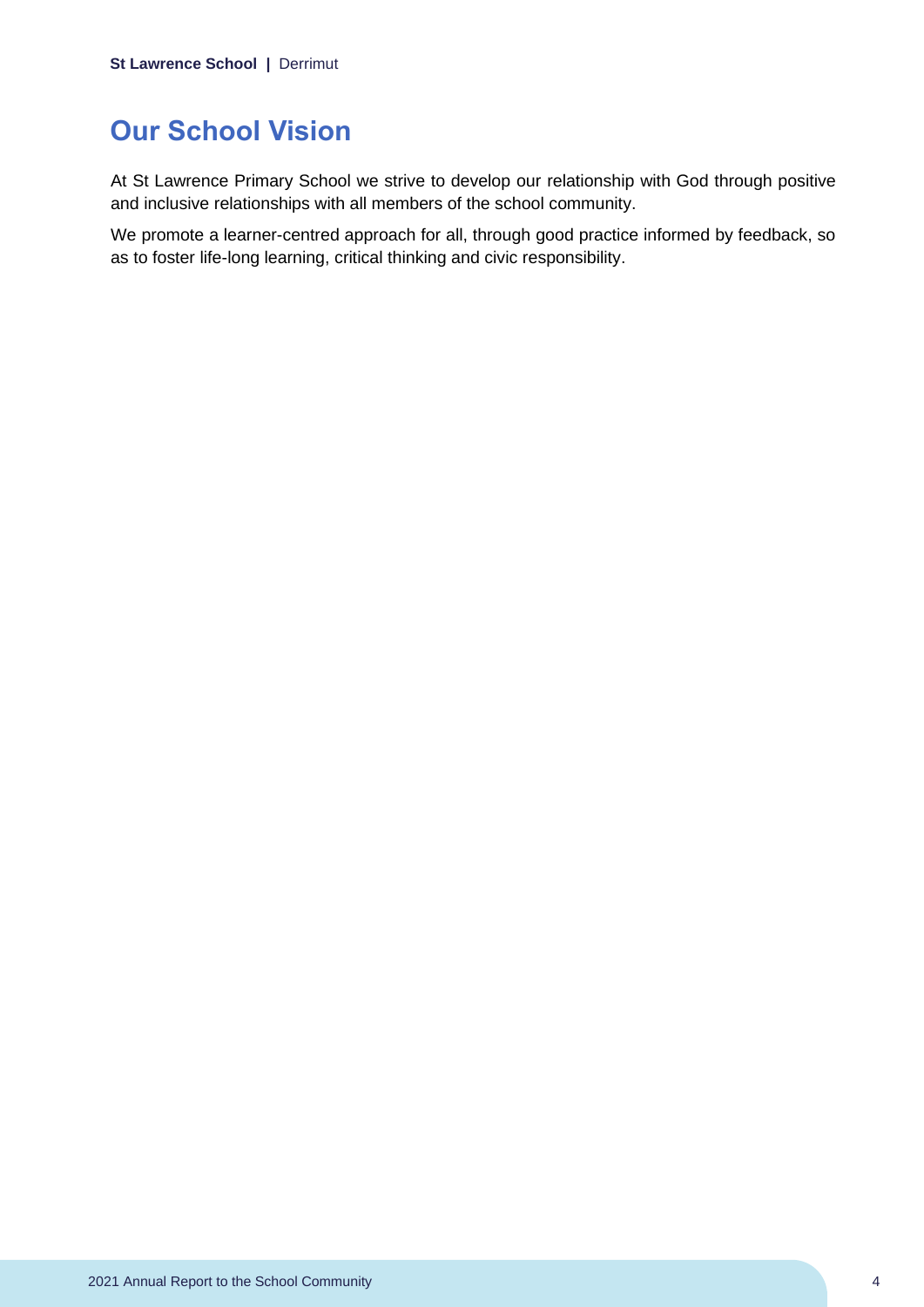### <span id="page-5-0"></span>**School Overview**

#### *In 2021 we completed a School Review. The reviewer stated:*

'St Lawrence Catholic Primary School is a welcoming and inclusive community with a strong Catholic identity and sense of social justice in the spirit of its patron, Saint Lawrence, who cared for the poor. The school's mission and vision are well embedded across all spheres of the School Improvement Framework and core Catholic values strongly underpin the culture. This is evidenced in school documentation, in decision-making, and in the behaviours and language used by all stakeholders. Positive and caring relationships that honour the sacred dignity of each person, and the holistic education of students, are at the core of all endeavours.

The school climate is built around high expectations and a commitment to excellence. The school's strategic intent over the last four years to become a high performing school, is well supported by evidence of high-quality learning and teaching, a calm, orderly and peaceful learning environment, engaged students, and a strong collegial culture. Consistently implemented schoolwide learning and wellbeing programs are research and evidence-based, and framed around the needs of its very diverse student population. Creative exploration and independent and collaborative learning are encouraged through an inquiry program and through a whole school approach to teaching numeracy and literacy...

High levels of collective efficacy, and staff collaboration, together with a deep and shared belief that every student is entitled to and capable of successful learning, are supported by school wide analysis of systematically collected data on student outcomes, including academic, attendance, behavioural and wellbeing data. This is viewed as fundamental to the school's improvement agenda, together with data around the efficacy of whole school programs and staff professional learning.'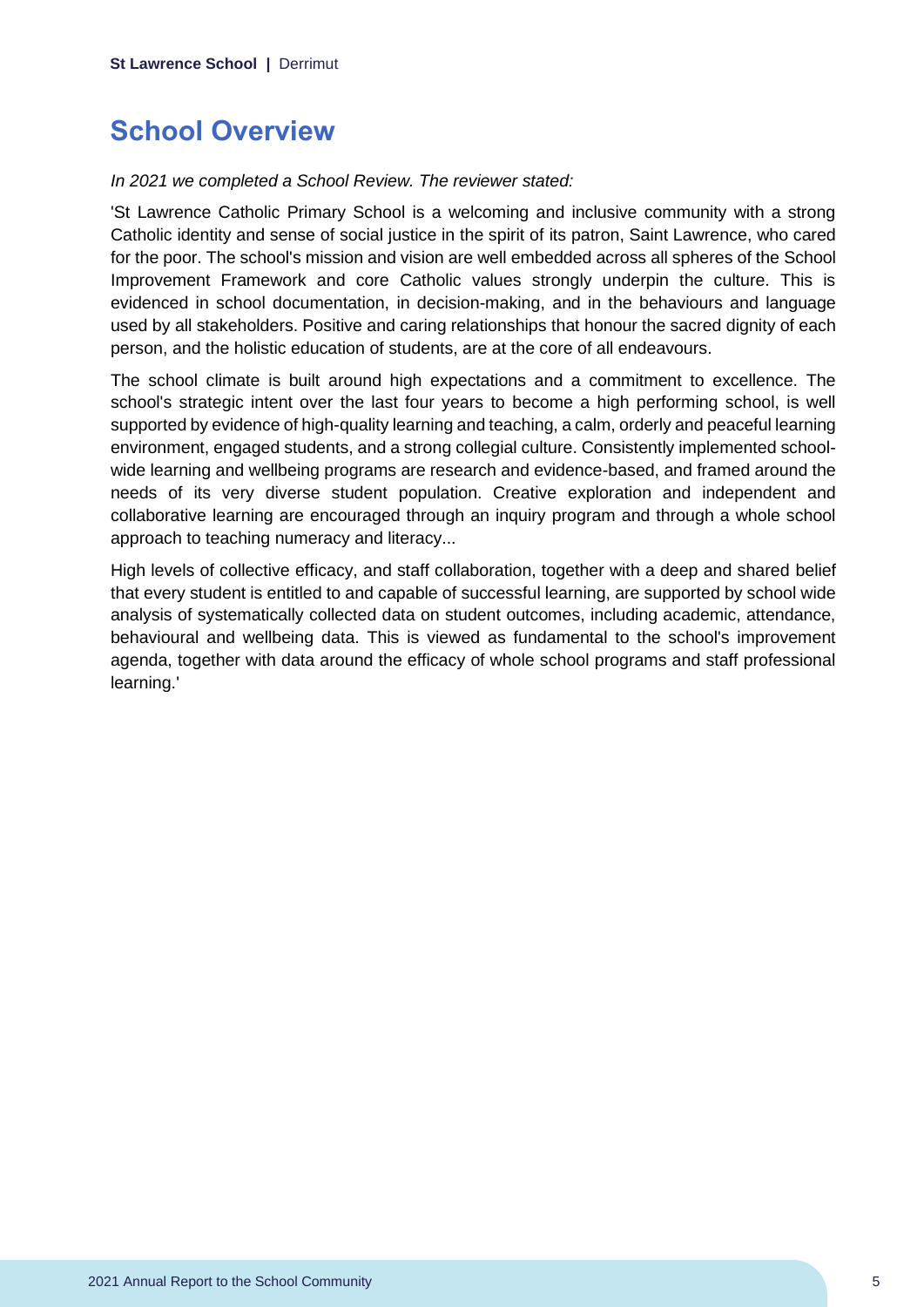# <span id="page-6-0"></span>**Principal's Report**

We continued to work through the challenges of the COVID-19 pandemic throughout 2021. Once again, we needed to transition to remote learning for a significant part of the year. The students and staff continued to show resilience and determination in making learning and teaching as effective as possible in these circumstances.

During term 2 we underwent our School Review. This was facilitated by an external reviewer and all stakeholders were engaged in the review process. The strengths that were identified in the Review report included:

- Shared vision
- Strong leadership
- Orderly learning environment
- Culture of teamwork
- High quality learning and teaching
- Fffective feedback to students
- Effective use of data
- High parent engagement

This was very affirming evidence for our strategic intent of becoming a high performing school. The Review process also gave us some very clear directions for future school improvement (see 'Future Directions' section).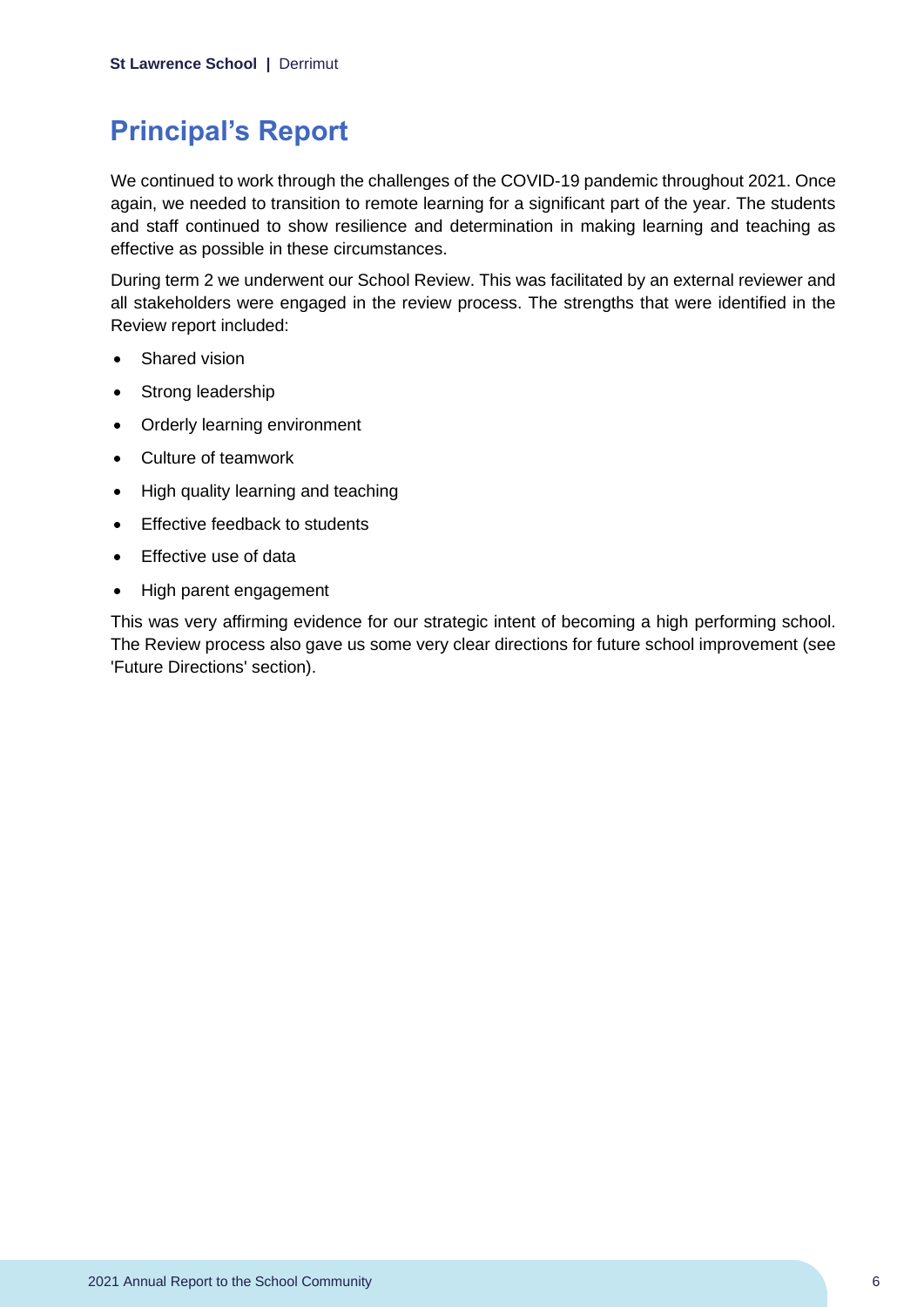# <span id="page-7-0"></span>**School Advisory Council Report**

*2021 was the final year of the School Advisory Board. The following are excerpts from the Chairperson's annual report to the Annual General Meeting.*

2021 began with a social gathering including past and present members, followed by a discussion with spiritual leader Paul Spence. Members reflected on family, curiosity, connection, belonging, openness, approachability, giving back and a willingness to listen, as things they can bring to the Board from their heart, as well as focal points to be used for 2021. It was also agreed that the school's vision would be read at the start of each meeting, to ensure discussions and decisions aligned with this vision.

#### **Pedestrian Safety**

The Board requested Brimbank City Council to conduct a survey on pedestrian traffic to assess the suitability of a pedestrian crossing in the vicinity of the oval gate. Julie and Millencie met with members of the council to discuss the results of the survey, which suggested that a pedestrian crossing could be installed, however this would have an impact to the crossover used for emergency vehicles to access the school grounds. School staff provided supervision to the area, and communications regarding road safety continued to be issued to the school community. After further discussions and requests for assistance from the council to supervise the area and enforce traffic regulations, it was decided that the oval gate would be closed and the gate closer to the intersection at Windsor Boulevard and Capesthorne Drive would be opened, encouraging students and families to use the existing pedestrian crossing.

#### School Advisory Council

The Melbourne Archdiocese Catholic Schools (MACS) requires all Catholic schools to have a School Advisory Council (SAC) in place by 2022. The SAC will replace the current SAB. In order to prepare, Julie updated all school policies to align with MACS requirements. These have been reviewed by the board and published on the school website. The SAB has reviewed and updated each section of the MACS Terms of Reference in preparation for the AGM and to commence the SAC in 2022. This is also available on the school website.

#### Community Events

Community events had to be reviewed in line with COVID restrictions. This resulted in the cancellation of the annual multicultural dinner.

A new calendar for Sacraments was published, with those Sacraments rescheduled from last year able to go ahead. Unfortunately, due to COVID restrictions reimposed from the middle of the year, a number of Sacraments have again had to be postponed and these will need to be rescheduled for a later date when appropriate.

A number of events were still able to go ahead, including the Fun Run, Mother's Day Gift Stall and the Mother's Day Mass held for students and staff only.

#### Policy and Report Reviews

The Board continues to review policies and reports on a regular basis. This year the Board was able to review the Behaviour Support Policy and Child Safety Standards, prior to the changes made due to MACS requirements.

The School Review postponed from last year was conducted in 2021. A number of focus groups were conducted as part of this review, including one attended by a number of SAB representatives.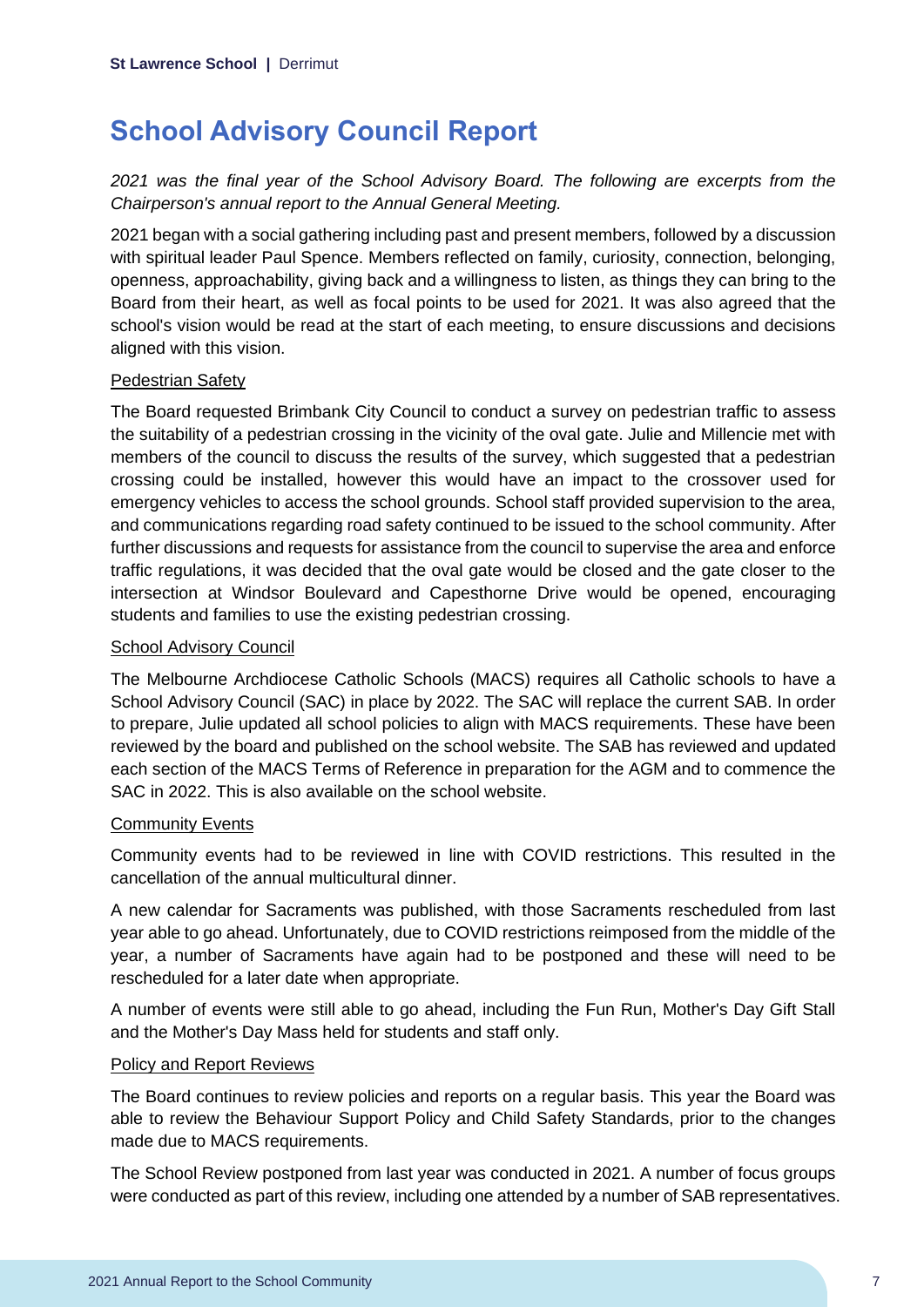Feedback from the review was largely positive, and this feedback has been distributed to the Board and the wider school community.

#### Finance Updates

Finance updates are provided to the board at each meeting. The 2020 audit was conducted on 24th March and the Annual Financial Statement was presented to the board.

The necessary funding has been granted for the replacement of the existing portables with a permanent building. The process for tender is soon to be completed, with the architectural design now complete. Construction is due to commence in 2022.

It was reported that disability funding will be significantly reduced next year which will impact a number of intervention programs for students. These programs may need to be facilitated by learning assistants rather than teachers in 2022.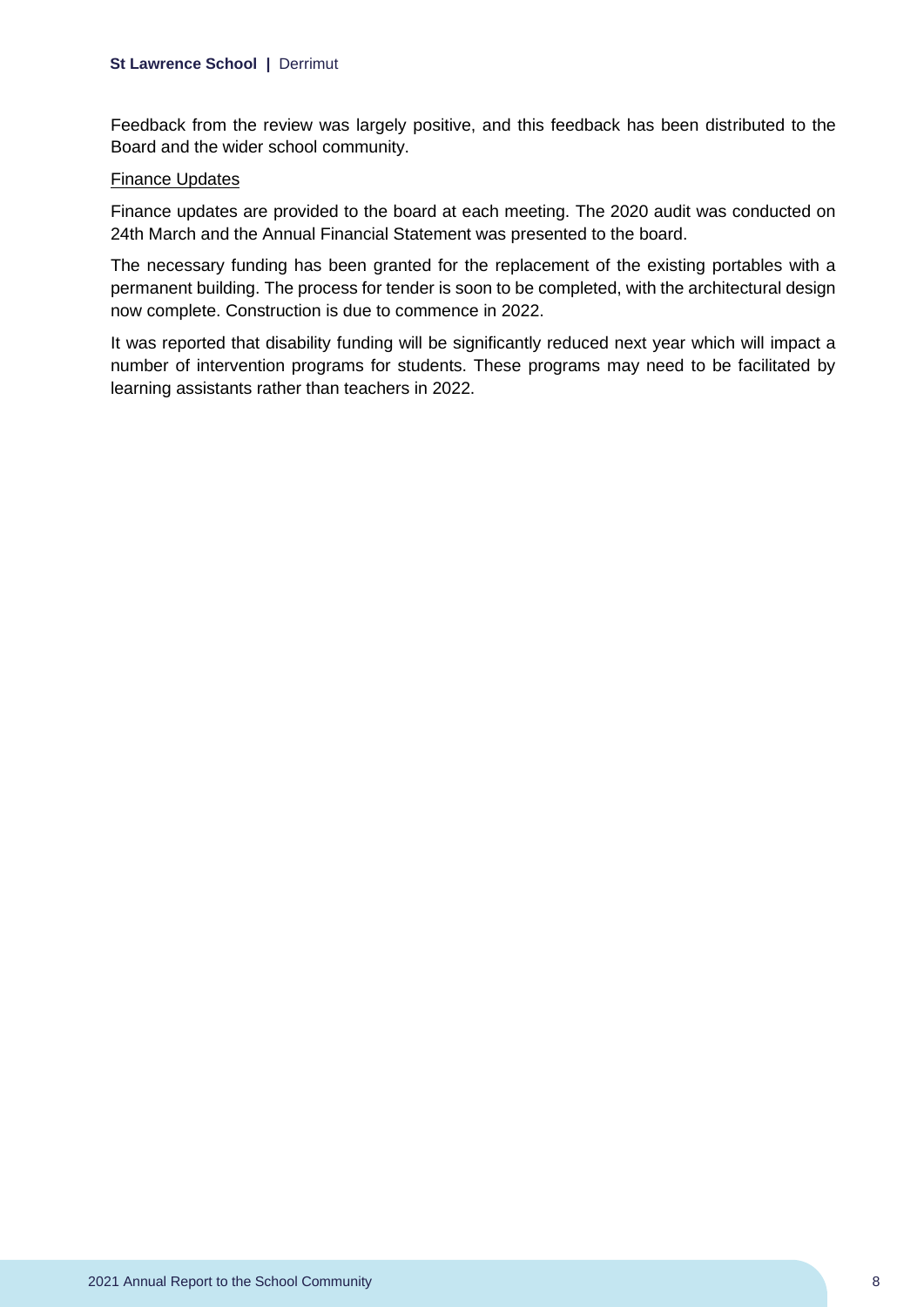# <span id="page-9-0"></span>**Education in Faith**

#### **Goals & Intended Outcomes**

To assist all in the St Lawrence community to live the Catholic faith based on a contemporary understanding of scripture, tradition and Catholic social teaching.

That staff and students demonstrate the school's Catholic culture incorporating Catholic social teachings in all aspects of school life and have the school community make more explicit links between faith and Catholic Social Teaching.

### **Achievements**

In the 2021 Melbourne Archdiocese Catholic Schools, School Improvement Surveys (MACSSIS) we rated higher than the MACS average for all survey groups:

- Students =  $81\%$  (MACS average =  $64\%$ )
- Staff =  $83\%$  (MACS average =  $75\%$ )
- Families =  $75\%$  (MACS average =  $65\%$ )

### **VALUE ADDED**

*Our 2021 School Review Report stated:*

- The school presents with a strong Catholic identity embedded in its commitment to holistic education, respectful relationships and inclusion of all, embracing the most vulnerable. The number of students with a disability is high and practical support is offered to disadvantaged students and families. The school's mission and vision are discussed and referenced regularly
- Staff are supported to complete their accreditation to teach RE and to pursue further study in theology and RE. Professional learning around the teaching of RE is supported by facilitated planning with the RE leader twice a term, collaboration in professional learning teams, and the provision of resources and professional reading
- Moderation of students' work samples, and the use of provocations and a dialogue tool in planning curriculum, support encounter and a dialogical approach, assisting students to make connections between Scripture and their own life experiences. The school is committed to data informed practice
- Multiple opportunities are provided for prayer and reflection. Prayer and sacred spaces are included in all learning areas, together with a prayer garden that is used by class groups and as a quiet and reflective space for students during breaks. The school acknowledges the role of liturgy and the sacraments in the Catholic tradition, leading to a deeper expression of faith. Staff spirituality is supported through the provision of a formation program and spiritual direction, which in turn informs the school's deep commitment to and enactment of its mission and vision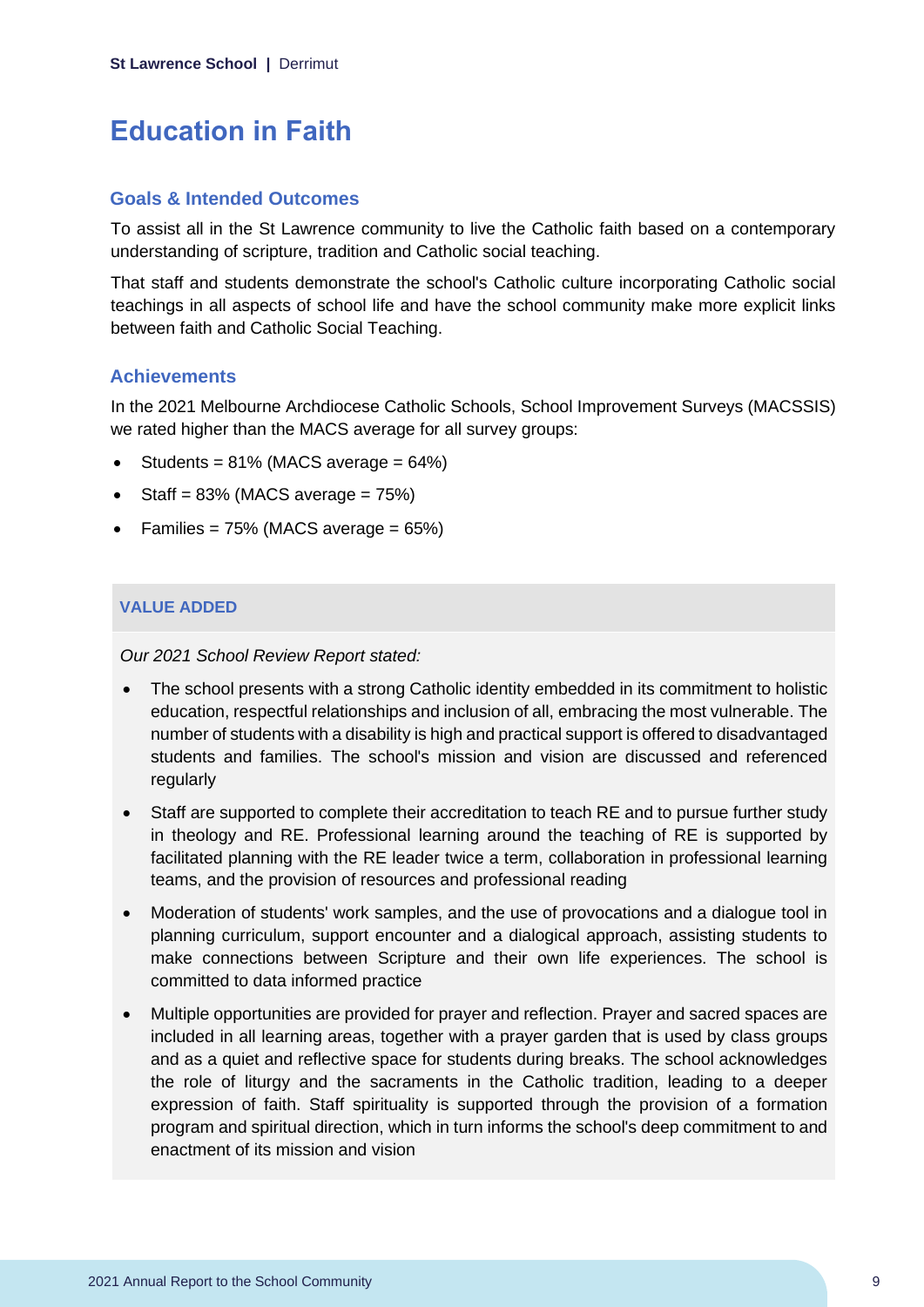# <span id="page-10-0"></span>**Learning & Teaching**

### **Goals & Intended Outcomes**

To embed the school's learner centred pedagogies with a focus on strengthening a challenging and stimulating learning environment.

That student outcomes in Writing and Number will improve across the school.

That more students are represented in the top two NAPLAN bands.

That engagement for all learners will be strengthened across all curriculum areas.

### **Achievements**

*Our 2021 School Review Report stated:*

- Commitment to a learner-centred approach, feedback informed practice, and the development of life-long learners, equipped to engage in critical thinking and civic responsibility, informs the design of the curriculum and the school's commitment to an inquiry program. Staff are invested in the school and endeavour to make a difference to the lives of the children they educate.
- Teachers work at understanding where students are in their learning through a range of data sources. This informs the development of appropriately differentiated curriculum and teaching strategies to meet the needs of individual students and cohorts. Collaboration in year level planning teams is focussed on support for all students in an entire level rather than on particular classes assigned to each teacher. Reference to learning intentions and success criteria is well established.
- There is an expert and highly effective learning diversity team that includes two psychologists and the contracted services of a speech therapist and occupational therapist, together with a large team of education support staff who work as learning assistants. The location of the learning diversity team in the Discovery Centre (library), further supports students who require targeted support. The skilling and deployment of learning assistants is exemplary. Relationships between teachers and learning assistants are mutually respectful, allied with acknowledgment that the greatest expertise resides in the teacher. Sound communication strategies ensure that all staff work as a highly effective team. All staff access professional learning on whole school priorities, ensuring shared understanding of approaches and consistent language, together with knowledge and understanding of individual and cohort learning and wellbeing data.
- In response to NAPLAN data and to support the high numbers of students from non-English speaking backgrounds, the school has invested strategically in teaching literacy. Literacy leaders value the professional learning gained from participation in a regional literacy collective that includes neighbouring primary and secondary schools.
- The school's language program is well embedded and structured around a whole school approach that incorporates the use of functional language and gesture. Bahasa Indonesian is explicitly taught through the Visual and Performing Arts and further enhanced through modelling and use of the language at every opportunity, including greetings and announcements at morning assemblies, public address system announcements and by all teachers, learning assistants and office staff. Cultural understanding and language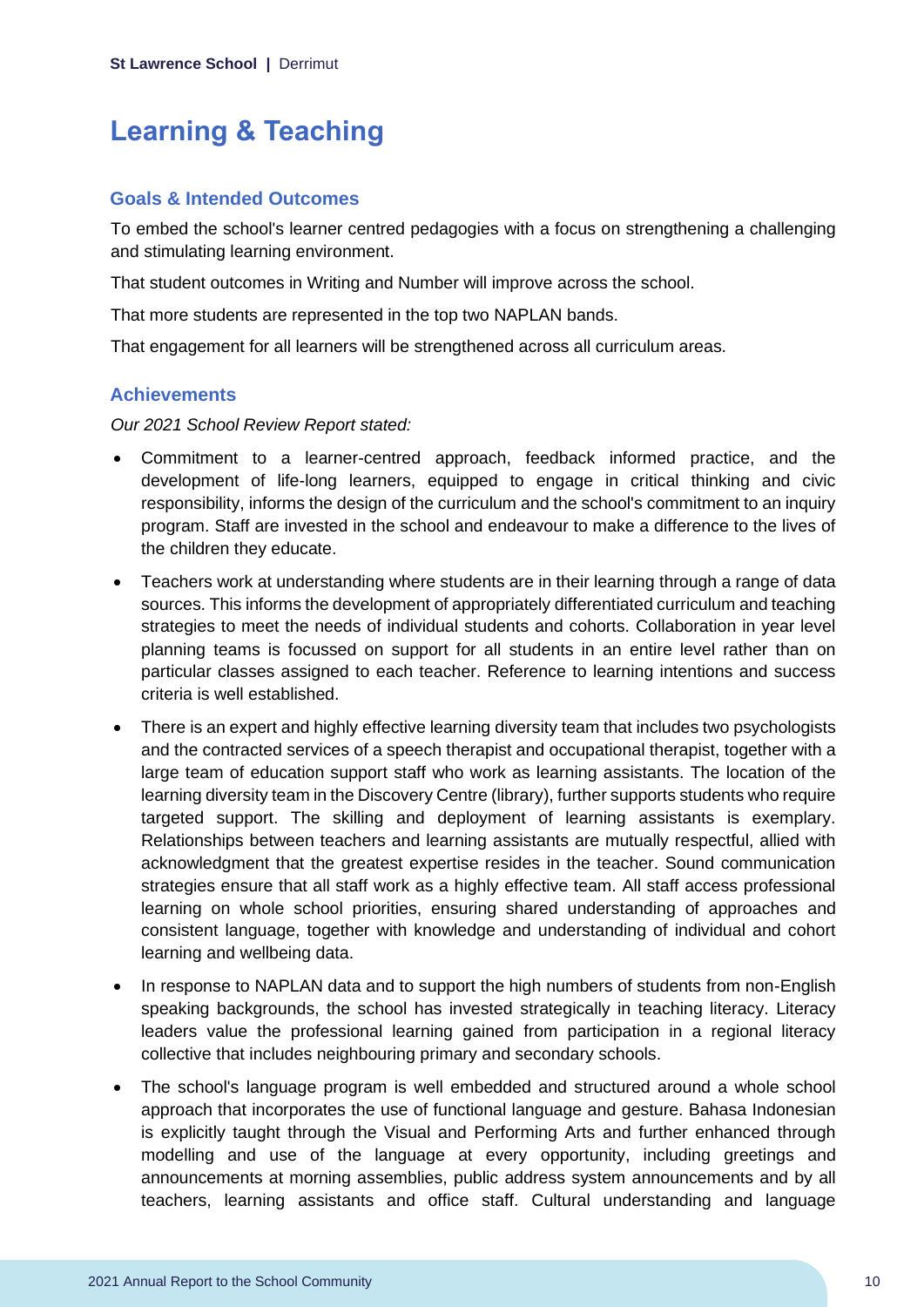proficiency is provided by two language assistants who are native speakers of Bahasa Indonesian and who support the language program.

#### **STUDENT LEARNING OUTCOMES**

Throughout 2021, we focussed on reinforcing key literacy and numeracy concepts. Many of our students found this second year of disrupted learning and uncertainty difficult. This impacted their ability to concentrate and we observed increased anxiety amongst some students. While our students have made growth over the year, we can see that the rate of growth has been impacted.

At the end of 2021:

- 87.5% of Prep students were at or above our minimum target, and 73% of those were at or above our standard target in Reading.
- 57.74% of Grade 1 students were at or above our minimum target, and 82.5% of those were at or above our standard target in Reading.
- 89% of Grade 2 students were at or above our minimum target, and 92% of those were at or above our standard target in Reading.

Data from Pat-Reading assessments reflect that:

- 72.37% of grade 3 students are at or above the expected standard in Reading.
- 70.27% of grade 4 students are at or above the expected standard in Reading.
- 58.21% of grade 5 students are at or above the expected standard in Reading.
- 77.42% of grade 6 students are at or above the expected standard in Reading.

Data from Pat-Maths assessments reflect that:

- 73.3% of grade 3 students are at or above the expected standard in Reading.
- 56.14% of grade 4 students are at or above the expected standard in Reading.
- 45.9% of grade 5 students are at or above the expected standard in Reading.
- 28.5% of grade 6 students are at or above the expected standard in Reading.

We have continued to exceed our goal of 35% of our students in the top two bands for NAPLAN Literacy in years 3 and 5. 2021 NAPLAN Literacy results indicate:

- 62.14% of our year 3 students were in the top two NAPLAN bands for Literacy.
- 37% of our year 5 students were in the top two NAPLAN bands for Literacy.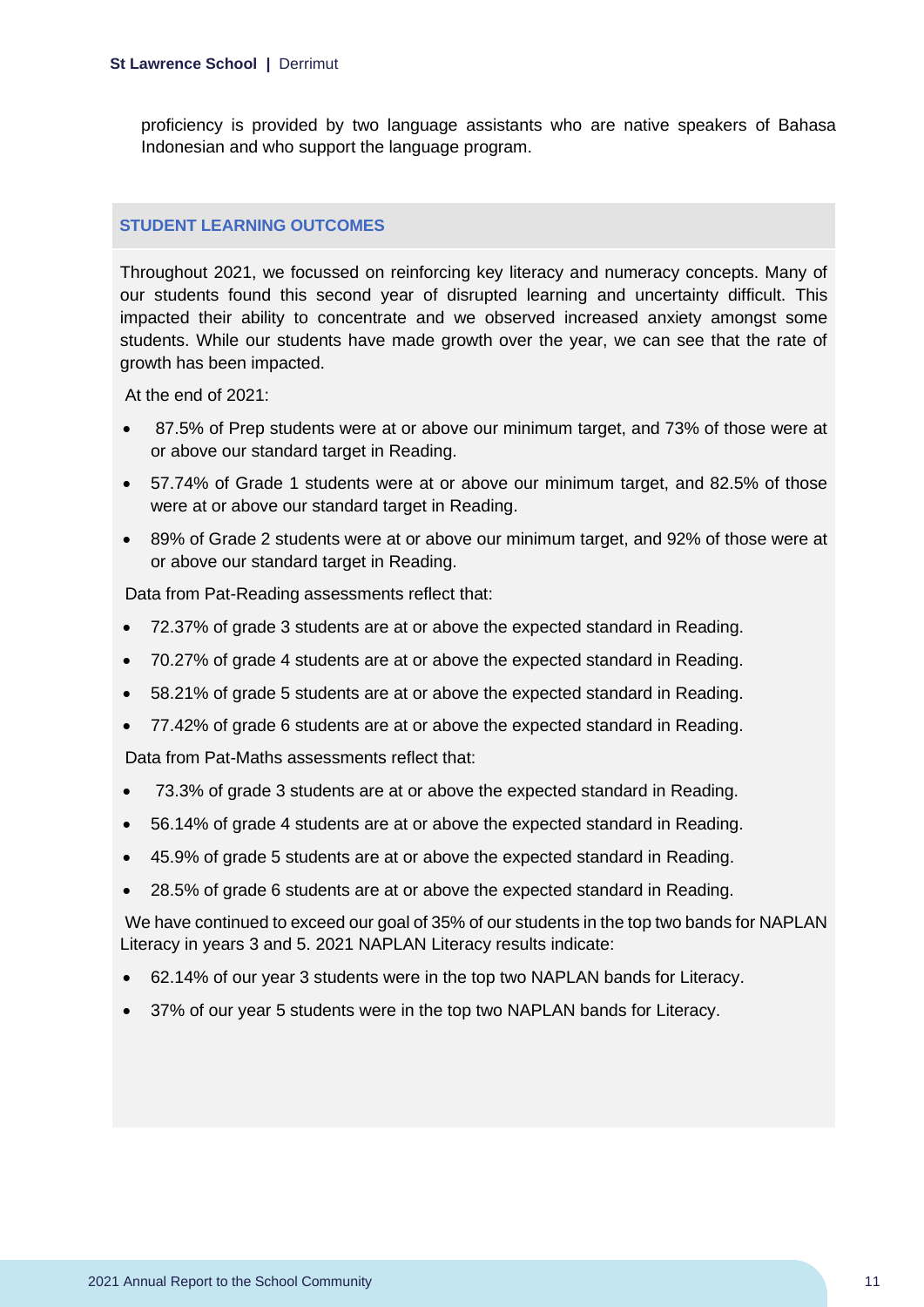| <b>NAPLAN TESTS</b>            | 2019<br>$\frac{0}{0}$ | 2020                         | $2019 - 2020$<br><b>Changes</b> | 2021<br>$\frac{0}{0}$ | $2020 - 2021$<br><b>Changes</b> |
|--------------------------------|-----------------------|------------------------------|---------------------------------|-----------------------|---------------------------------|
|                                |                       | $\star$                      | $\star$                         |                       | $\star$                         |
| YR 03 Grammar &<br>Punctuation | 94.1                  | -                            |                                 | 95.7                  |                                 |
| <b>YR 03 Numeracy</b>          | 95.5                  | $\qquad \qquad \blacksquare$ |                                 | 97.1                  |                                 |
| YR 03 Reading                  | 100.0                 | $\qquad \qquad \blacksquare$ |                                 | 98.6                  |                                 |
| <b>YR 03 Spelling</b>          | 97.1                  | $\qquad \qquad \blacksquare$ |                                 | 98.6                  |                                 |
| <b>YR 03 Writing</b>           | 100.0                 | -                            |                                 | 98.6                  |                                 |
| YR 05 Grammar &<br>Punctuation | 93.8                  | -                            |                                 | 96.8                  |                                 |
| <b>YR 05 Numeracy</b>          | 95.2                  | $\qquad \qquad \blacksquare$ |                                 | 98.4                  |                                 |
| <b>YR 05 Reading</b>           | 95.3                  | $\qquad \qquad \blacksquare$ |                                 | 98.4                  |                                 |
| <b>YR 05 Spelling</b>          | 96.9                  | -                            |                                 | 98.4                  |                                 |
| <b>YR 05 Writing</b>           | 98.4                  | -                            |                                 | 96.8                  |                                 |

#### **PROPORTION OF STUDENTS MEETING THE MINIMUM STANDARDS**

\* There are no NAPLAN results to report in 2020 as the Australian Government decided that due to the COVID-19 pandemic NAPLAN Assessments would not take place.

\*\* Data cannot be reported for this year as the number of students that sat the test was below 5 and the data has been suppressed for privacy reasons in accordance with the ACARA NAPLAN data reporting provisions.

\*\*\* No students sat the NAPLAN tests in this year level and in one or both of the relevant years.



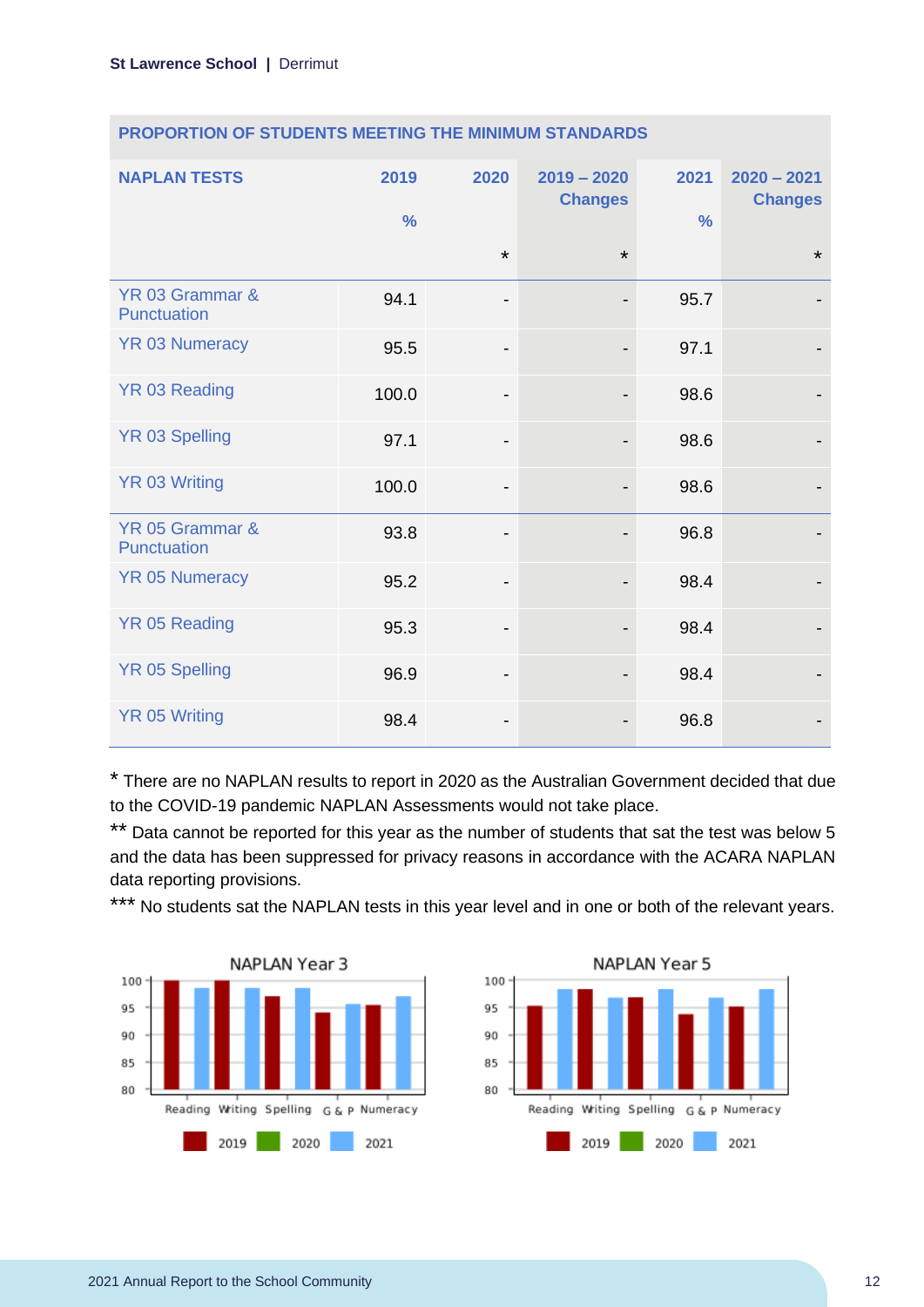# <span id="page-13-0"></span>**Student Wellbeing**

#### **Goals & Intended Outcomes**

To further develop and embed social and emotional learning in all curriculum areas and social relationships.

That students will strengthen resilience, self-management of their behaviour and demonstrate positive relationships in their interactions with others.

That student learning and learning confidence will strengthen.

### **Achievements**

*Our 2021 School Review Report stated:*

- There is strong evidence that St Lawrence Catholic Primary School is a safe, positive and enabling community. There are clear behavioural expectations for students (Be Safe, Be Responsible, Be Respectful), framed within a Positive Behaviour for Learning Program (PBL) that focuses on preventative strategies rather than consequences. A behaviour matrix with visual cues is displayed in all learning areas and a behaviour support flowchart assists staff to manage challenging situations. This is coupled with explicit teaching of positive behaviours and the provision of programs to support students with additional learning and behavioural needs, including the ICAN Program for students with Autism Spectrum Disorder, and the Peaceful Kids Program that is focused on mindfulness and positive psychology aimed at building coping skills and resilience for students experiencing anxiety and stress.
- Students with special needs access the school's Discovery Centre (library) during lunchtime, accompanied by an invited guest, and engage with games and activities in a quiet and welcoming space that includes a display of stick insects and a stumpy tail lizard. A sensory garden is being established leading into the space, to further enhance students' experience of school. Lunchtime access to the play equipment and sporting facilities is carefully managed to ensure equity of access for students in all year levels. Students in focus groups strongly supported the approach and appreciated the range of opportunities for sport in particular. All learning areas include spaces with a 'calm down kit'. Positive behaviour is encouraged and celebrated through student raffle tickets and Star of the Week awards.

### **VALUE ADDED**

We participated in a broad range of activities to enhance student wellbeing, including:

- The Student Wellbeing team conducted the Peaceful Kids program.
- We continued to participate in Positive Behaviour for Learning (PBL) Professional Learning and continued with regular PBL team meetings. We used PBL referral data to inform practices.
- We continued to employ two school psychologists.
- We conducted personal safety sessions for all students.
- We facilitated a student leadership team for wellbeing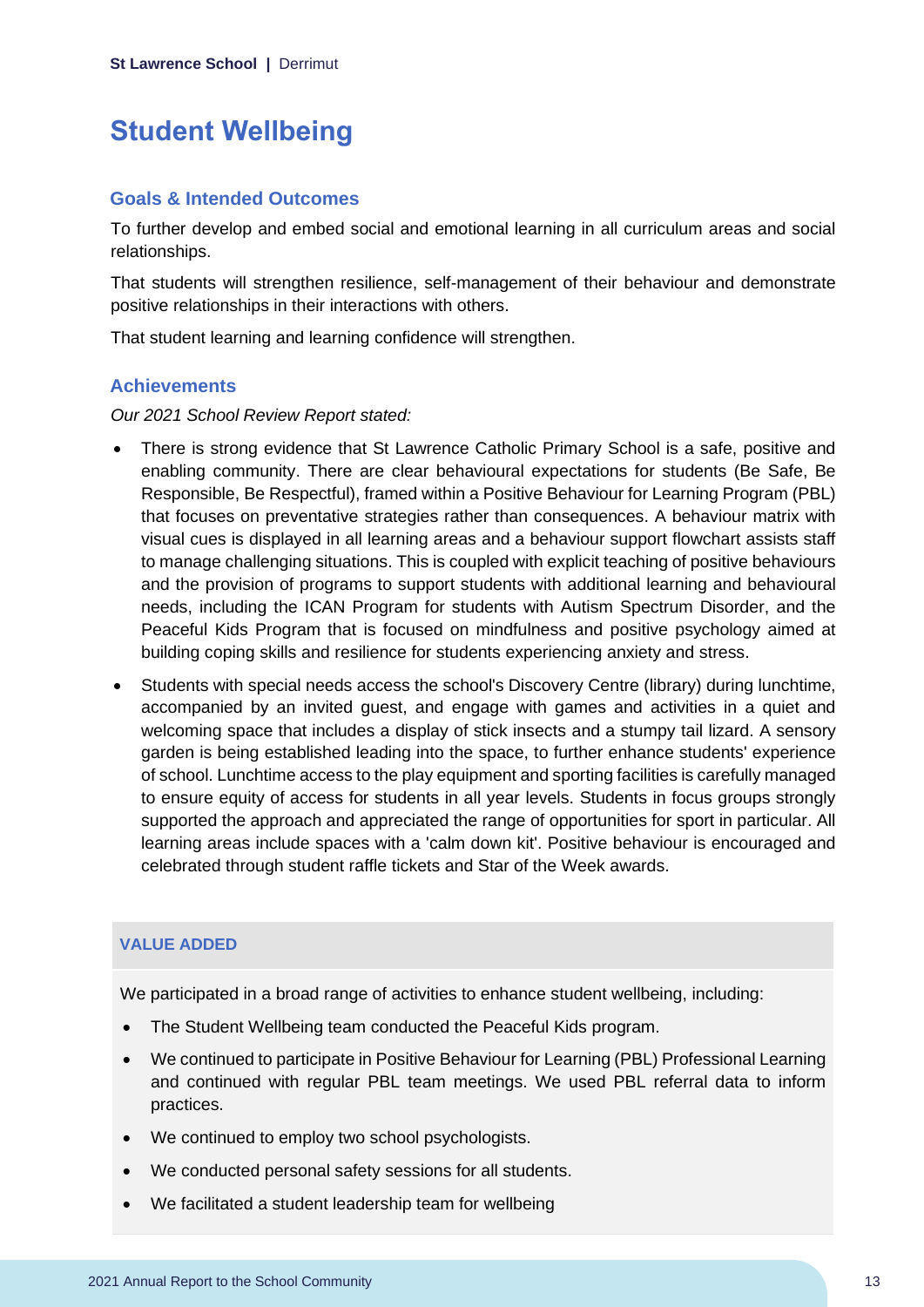- We continued to build open and active partnerships between classroom teachers, learning assistants, school leaders, the Learning Diversity team and Allied Health Professionals, to strengthen understandings about diverse learning needs and how these can be identified and met.
- We used the SeeSaw app & Compass portal to communicate with families, especially during the periods of remote learning

#### **STUDENT SATISFACTION**

The results of the 2021 CEMSSIS student survey indicated higher student satisfaction than the MACS average for all domains as indicated below:

| <b>DOMAIN</b>                 | <b>MACS AVERAGE %</b> | <b>ST LAWRENCE %</b> |
|-------------------------------|-----------------------|----------------------|
| Rigorous expectations         | 80                    | 83                   |
| School engagement             | 56                    | 61                   |
| School climate                | 67                    | 78                   |
| Teacher-student relationships | 76                    | 84                   |
| School belonging              | 75                    | 84                   |
| Learning disposition          | 74                    | 76                   |
| Student safety                | 62                    | 68                   |
| Enabling safety               | 56                    | 61                   |
| Student voice                 | 58                    | 64                   |

#### **STUDENT ATTENDANCE**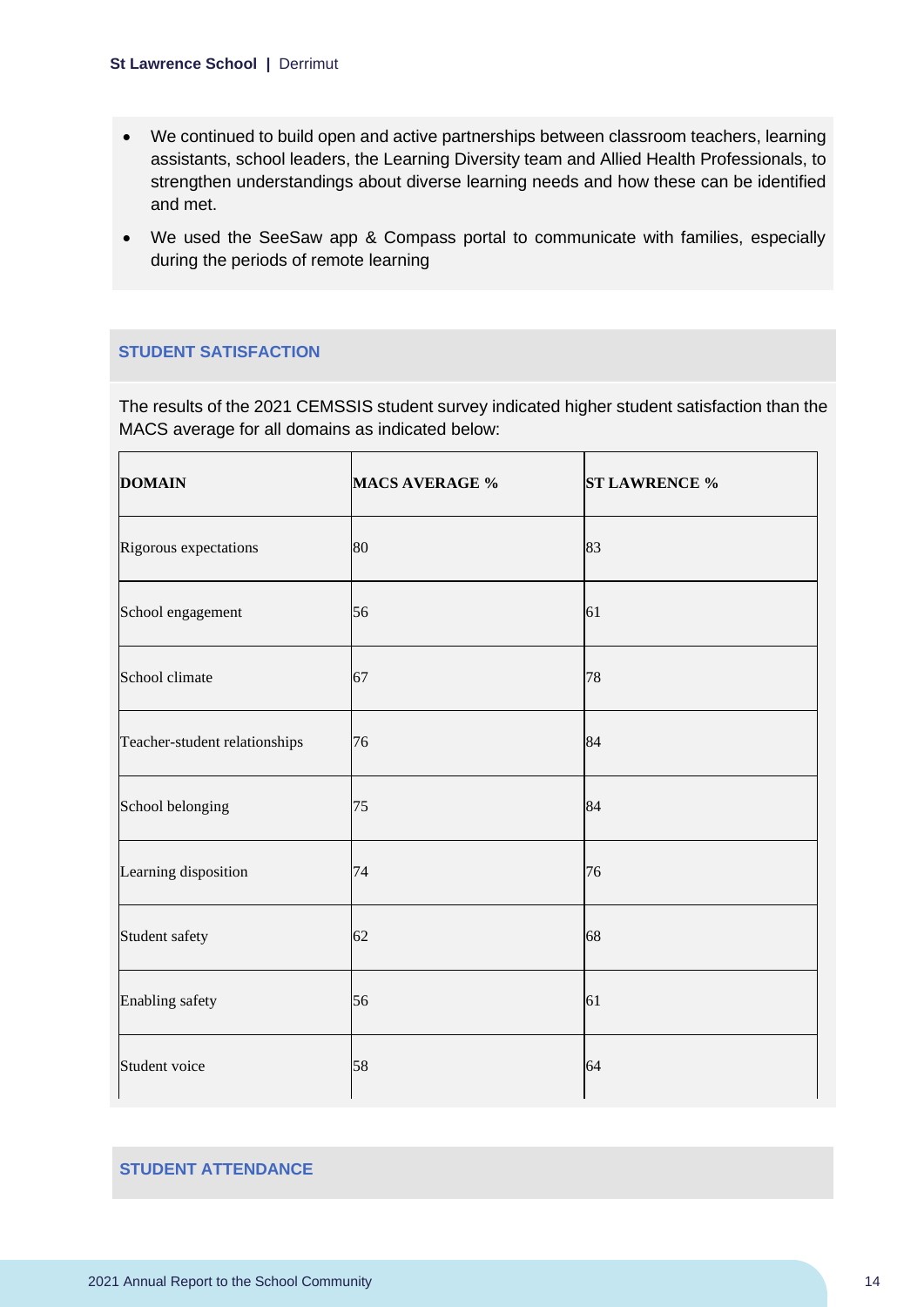Attendance is recorded twice daily through the Compass portal. Non-attendance is monitored by the principal, class teachers and admin staff. Families are expected to provide reasons why children are absent from school. Families are contacted about any unexplained absences, on the same day. The class teacher and/or principal meet with families when there is a concern about absenteeism. If necessary, a Support Plan is put in place by the principal and family to address inadequate attendance.

During remote learning, attendance was recorded at class Google Meets and participation was also recorded for activities posted on Seesaw.

| AVERAGE STUDENT ATTENDANCE RATE BY YEAR LEVEL |       |
|-----------------------------------------------|-------|
| <b>Y01</b>                                    | 96.7% |
| <b>Y02</b>                                    | 97.7% |
| <b>Y03</b>                                    | 97.2% |
| <b>Y04</b>                                    | 97.0% |
| <b>Y05</b>                                    | 97.4% |
| <b>Y06</b>                                    | 97.8% |
| Overall average attendance                    | 97.3% |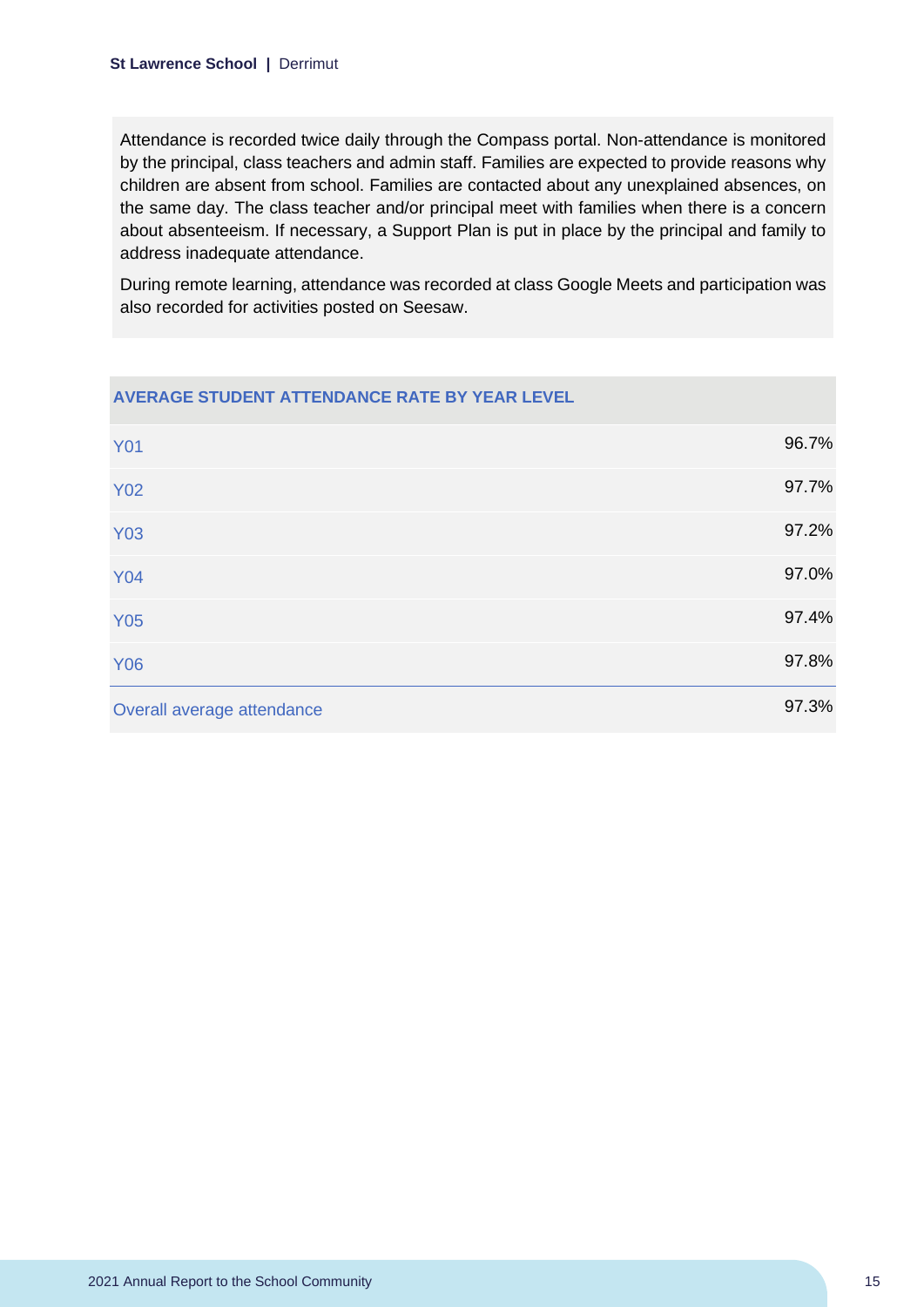# <span id="page-16-0"></span>**Child Safe Standards**

#### **Goals & Intended Outcomes**

At St Lawrence Primary School we hold the care, safety and wellbeing of children and young people as a central and fundamental responsibility of our school. Our commitment is drawn from and inherent in the teaching and mission of Jesus Christ, with love, justice and the sanctity of each human person at the heart of the gospel.

### **Achievements**

In 2021 we continued the implementation of the Child Safe Standards. The school leaders worked with staff and the school community to ensure that a culture of child safety was embedded in the school. This involved implementing a number of strategies including:

- Visitor sign-in system which requires Working With Children Check card
- Training of classroom helpers which includes Child Safe practices
- Requirement of all adults who volunteer in the school to have a Working With Children Check
- All staff completing online training for Mandatory Reporting
- Staff recruitment practices which address child safety
- Staff induction which includes child safety practices
- Implementation of a Personal Safety program for students
- Implementation of 'PROTECT, Identifying and Responding to all Forms of Abuse in Victorian Schools'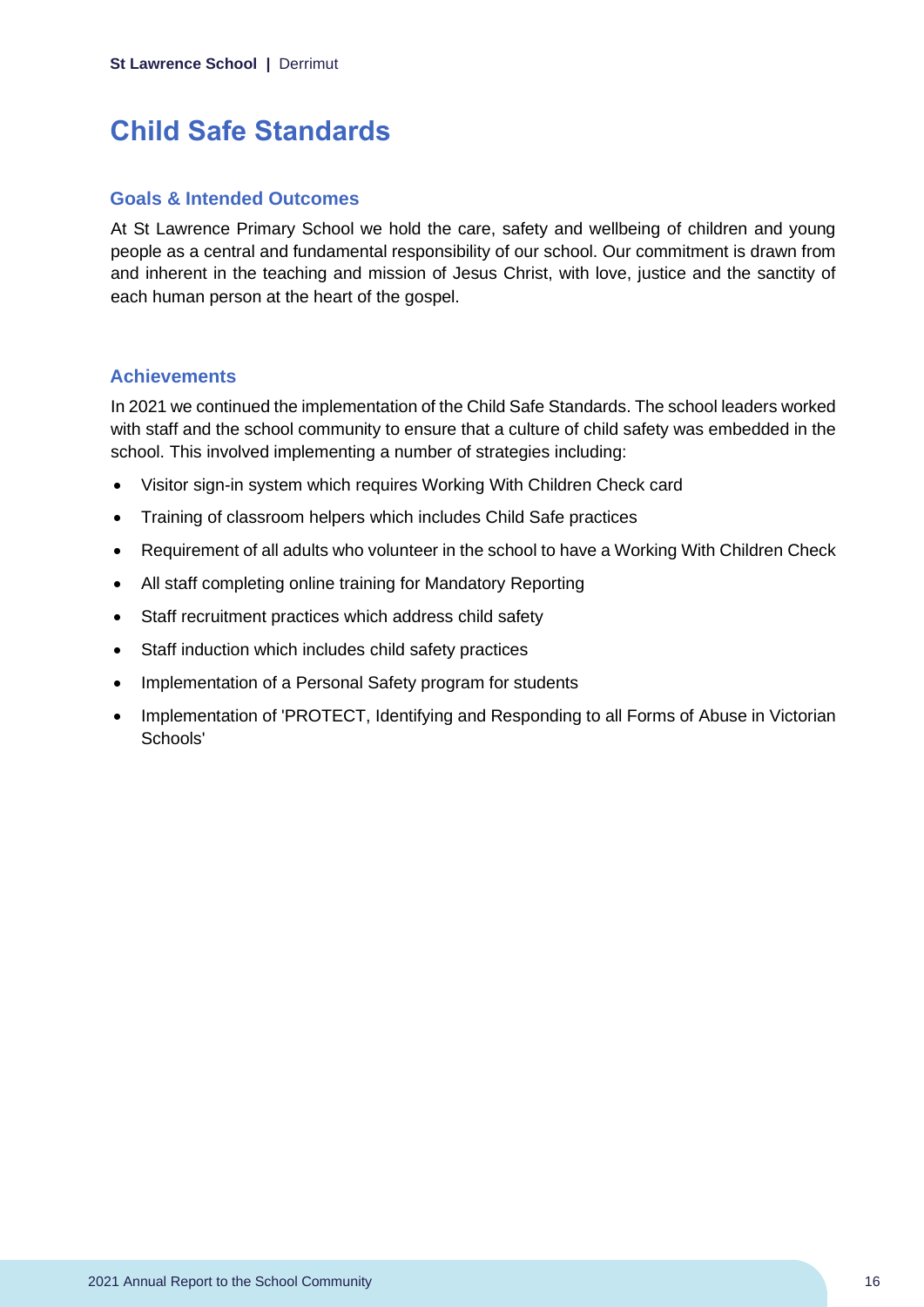# <span id="page-17-0"></span>**Leadership & Management**

### **Goals & Intended Outcomes**

To further develop a culture characterised by shared vision, distributed leadership, collaboration and which reflects a strong Performance and Development understanding.

That school organisational climate particularly in relation to appraisal & recognition, professional growth and teacher confidence will improve.

### **Achievements**

*Our 2021 School Review Report stated:*

- *Teachers take pride in maintaining classrooms as highly attractive and stimulating environments for learning, underpinned by the provision of whole school guidelines to ensure that the learning spaces reflect the school's shared educational philosophy. Particular attention has been paid to supporting students with additional learning and behavioural needs, including the development of a sensory garden and calming spaces in each classroom.*
- The leadership team recognises the connection between building teacher capacity and improving student outcomes. A distributed leadership structure builds leadership capacity and ensures planned succession. Recruitment of staff reflects commitment to cultural diversity to support the range of language and ethnic backgrounds of students and families. There is a structured induction program for new staff, including graduate teachers. Staff appreciate the personal and professional support offered to them, including access to a workplace wellbeing coach, professional supervision and formation.
- The school leadership is strongly committed to professional growth of all staff, including learning assistants and administration staff. Administration staff have developed as a flexible and mutually supportive team capable of job sharing as required. There is evidence of ongoing support for sponsored further study and provision of time and opportunities for professional learning offered at the school level, and through participation in regional and system level networks and programs. A structured induction program for new teachers and learning assistants is further supported by the assignment of mentors and all staff have documented performance and development plans which are discussed at annual review meetings. The learning and teaching leader observes classes, models effective practice and works with individual teachers and groups around pedagogy. This is further supported by a coaching and mentoring program in which teachers video their classes and are then given time to work in small groups with a contracted coach, supporting rich discussion, reflective practice and professional growth.

#### **EXPENDITURE AND TEACHER PARTICIPATION IN PROFESSIONAL LEARNING**

#### Description of Professional Learning undertaken in 2021

Due to COVID-19 and a long period of remote learning, the professional learning program in 2021 was significantly reduced. The professional learning activities that we were able to participate in included: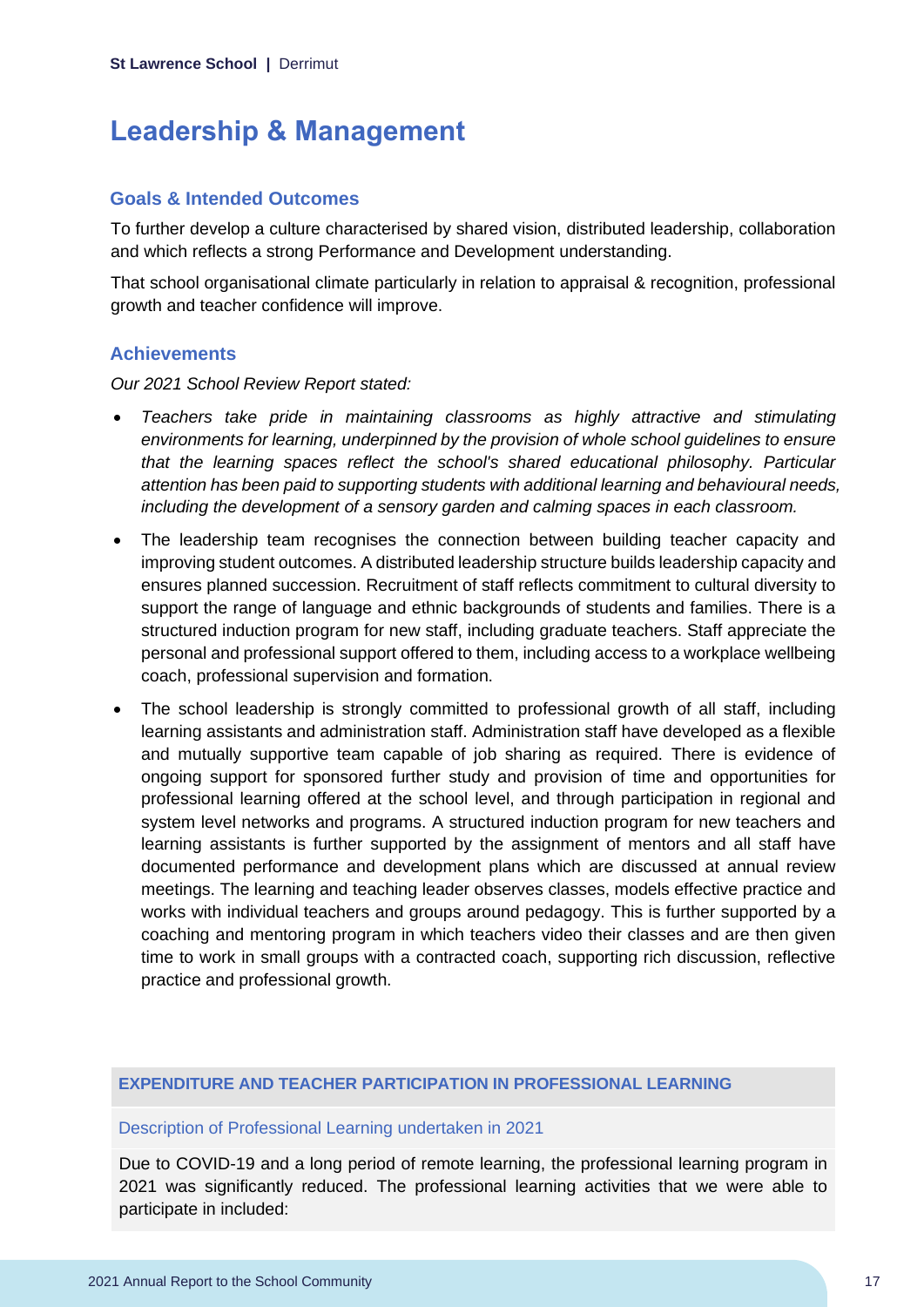#### **St Lawrence School |** Derrimut

- Faith formation with Paul Spence (Spiritual Director)
- Workplace Wellbeing with Katrina Bourke (Wellbeing coach)
- Challenge Based Learning & Problem Based Learning with Phil Cristofaro (Apple Distinguished Educator)
- Positive Behaviour for Learning
- Coaching with Glen Pearsall

| Number of teachers who participated in PL in 2021 |        |
|---------------------------------------------------|--------|
| Average expenditure per teacher for PL            | \$2745 |

### **TEACHER SATISFACTION**

The following data from the MACSSIS teacher surveys indicate higher than the MACS average in all of the following domains:

| <b>DOMAIN</b>                                   | <b>MACS AVERAGE %</b> | <b>ST LAWRENCE %</b> |
|-------------------------------------------------|-----------------------|----------------------|
| School climate                                  | 80                    | 87                   |
| Staff-leadership relationships                  | 81                    | 87                   |
| Instructional leadership                        | 57                    | 66                   |
| Feedback                                        | 41                    | 49                   |
| School leadership                               | 60                    | 72                   |
| Staff safety                                    | 67                    | 72                   |
| Collaboration around an<br>improvement strategy | 65                    | 81                   |
| Collaboration in teams                          | 70                    | 78                   |
| Support for teams                               | 68                    | 72                   |
| Collective efficacy                             | 80                    | 88                   |

### **TEACHING STAFF ATTENDANCE RATE**

Teaching Staff Attendance Rate 82.1%

### **ALL STAFF RETENTION RATE**

Staff Retention Rate 84.5%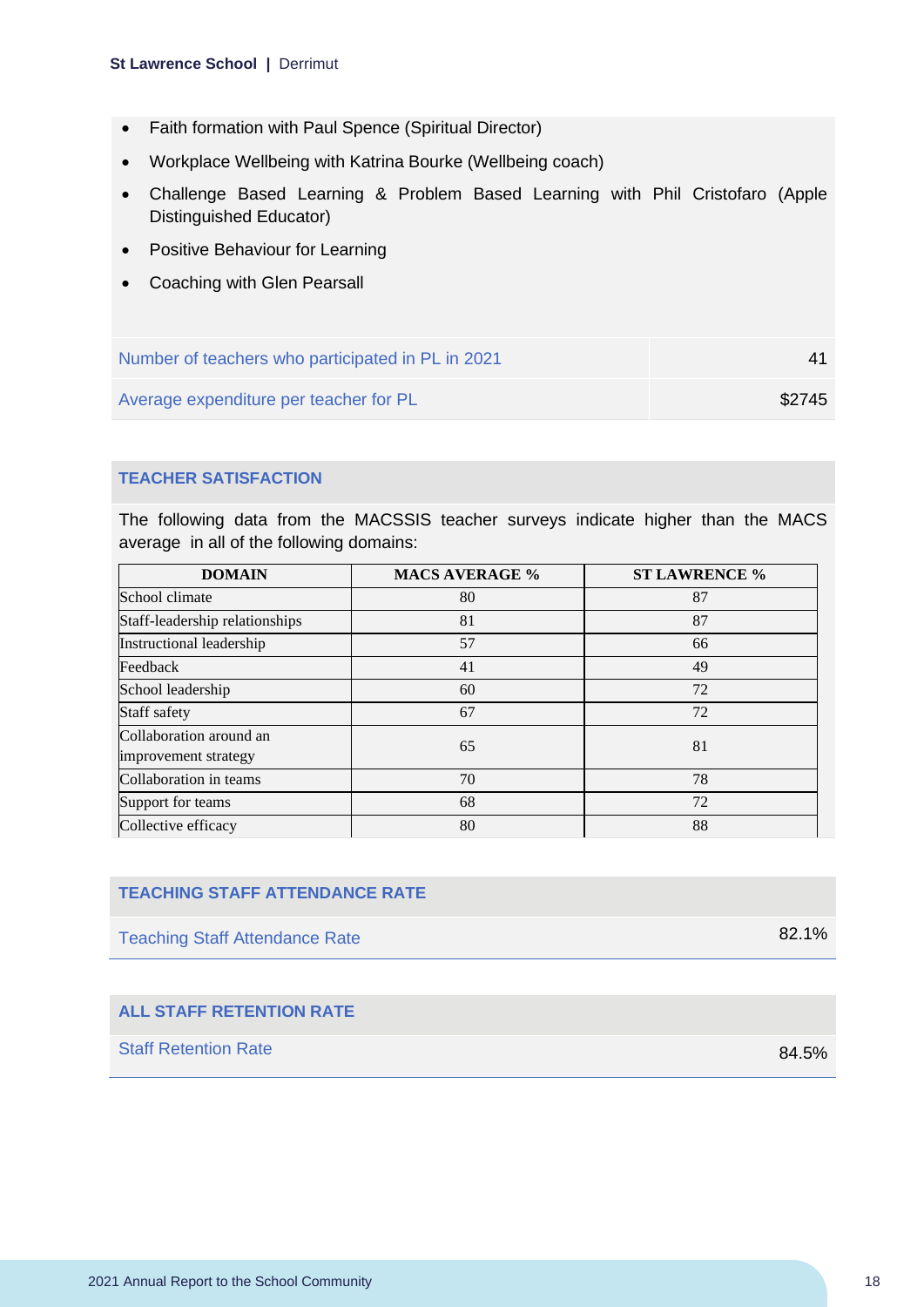| <b>TEACHER QUALIFICATIONS</b>   |       |
|---------------------------------|-------|
| <b>Doctorate</b>                | 0.0%  |
| <b>Masters</b>                  | 15.4% |
| Graduate                        | 11.5% |
| <b>Graduate Certificate</b>     | 0.0%  |
| <b>Bachelor Degree</b>          | 92.3% |
| <b>Advanced Diploma</b>         | 7.7%  |
| <b>No Qualifications Listed</b> | 0.0%  |

| <b>STAFF COMPOSITION</b>              |      |
|---------------------------------------|------|
| <b>Principal Class (Headcount)</b>    | 3.0  |
| <b>Teaching Staff (Headcount)</b>     | 49.0 |
| <b>Teaching Staff (FTE)</b>           | 40.4 |
| Non-Teaching Staff (Headcount)        | 34.0 |
| Non-Teaching Staff (FTE)              | 27.1 |
| Indigenous Teaching Staff (Headcount) | 0.0  |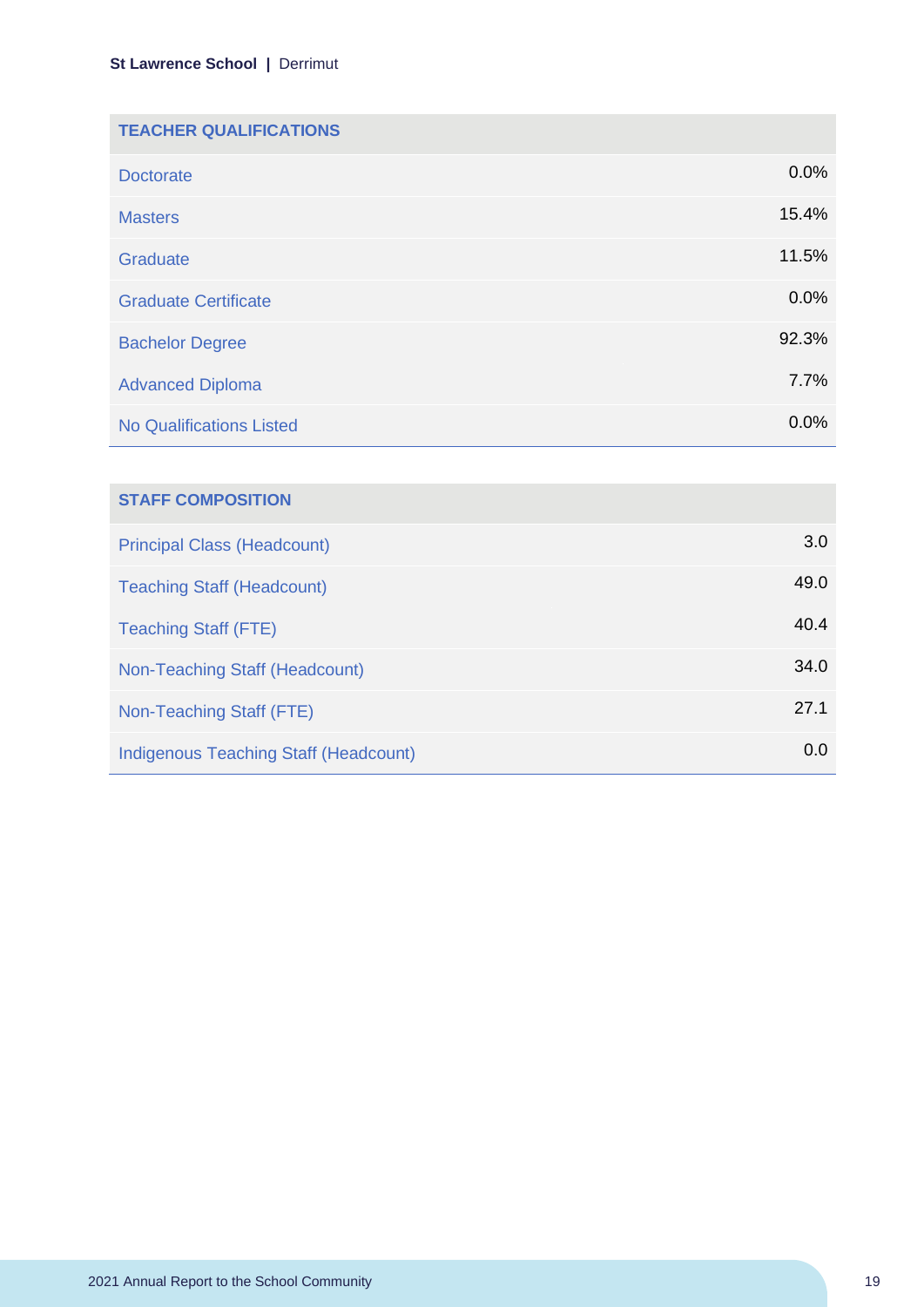# <span id="page-20-0"></span>**School Community**

#### **Goals & Intended Outcomes**

To nurture partnerships which support student learning and wellbeing.

That strategic family and broader community partnerships will enhance and enrich student learning and wellbeing.

#### **Achievements**

*Our 2021 School Review Report stated:*

- A culture of welcome and hospitality is clearly evident, and there is high level trust, effective communication and collaboration between staff and families. The school values and celebrates the cultural and ethnic diversity of the student and parent population and has invested in developing the cultural competence of staff. Opportunities for parents to be involved in the school are strongly encouraged and parents speak highly of the school.
- Volunteer involvement is high and community partnerships have been established with neighbouring schools, the local St Vincent De Paul Chapter and in past years, with organisations such as Scienceworks to promote STEM opportunities.

#### **PARENT SATISFACTION**

The following data from the MACSSIS parent surveys indicate higher than the MACS average in all of the following domains:

| <b>DOMAIN</b>     | <b>MACS AVERAGE %</b> | <b>ST LAWRENCE %</b> |
|-------------------|-----------------------|----------------------|
| Family engagement |                       | 50                   |
| School Fit        | 76                    | 70                   |
| School climate    |                       |                      |
| Communication     |                       |                      |